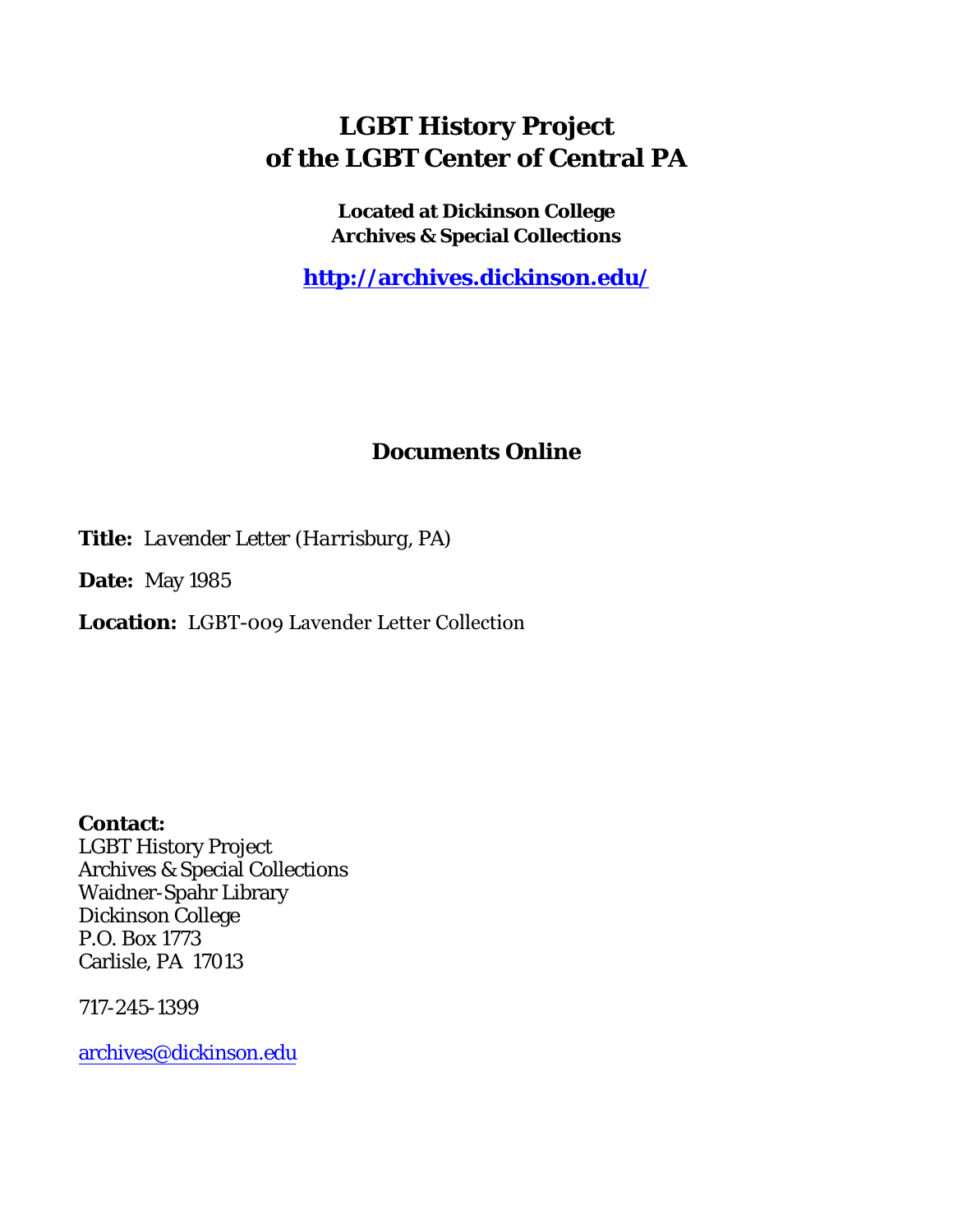## Lavender Letter



Vol. 3 Number 5

A Calendar of Events for and by Lesbian Women in the Central Pennsylvania area.

FRIDAY, MAY 3 - 8 P.M....The movie Personal Best will<br>be shown in the Dining Room of the Scarab. Socializing and popcorn, too. Only \$1.

FRIDAY, MAY 3...The AVENGERS, a dance-pop band **performs at** Tourist Inn, Hellam, **Pa.**

FRIDAY, MAY 3 8 p.m....Julie Harris in Bell of Amherat, the life of poet Emily Dickinson, 8 p.m. Palmyra High School, off Rt. 422. Call for tickets, (\$10) 83«-1331.

SATURDAY, MAY 4...Another AVENGERS concert in Hellam,

SUNDAY, MAY  $5 - 5:00$  P.M.... Mass for the Gay & Lesblan community followed by Fotluck Supper at 6:00. In conjunction with Dignity/Central Pennsylvanias loth Anniversary, a "Show and Tell" program featuring events and highlights of Dignity/CP will be presented at 7:30 P.M. Friends Meeting House, 6th and Herr Sts., Hbg.

SUNDAY, MAY <sup>5</sup> - 7:00 P.M....MCC of the Spirit Worship **Service.** Friends **Meeting** House, 6th & Herr Sts., Harrisburg.

SUNDAY, MAY <sup>5</sup> - 7PM-10PM...A skating party at Sinking Spring Skatearena (Reading Area). Tickets available at Nostalgia, Scarab, Red Star, Alternative Booksellers. \$2 in advance, \$3 at the door.

WEDNESDAY, MAY <sup>8</sup> - 7:30-9 P.M..•.Women'<sup>s</sup> Resource **Center of** Reading YWCA sponsors a **Women's** Dialogue. Topic: Women in the Media. For more information call 376-7317.

FRIDAY, MAY <sup>10</sup>...Come hear the AVENGERS live in concert at Eden Lounge in Millhall, Pa.

. . . . . . . . . . . . . . . . ANYONE INTERESTED IN ATTENDING SOFTBALL GAMES IN THE HARRISBURG-MIDDLETOJK AREA, SEND A STAMPED SELF-ADDRESSED ENVELOPE TO L.L.-SOFTBALL, P.O. BOX 1527, ADDRESSED ENVELOPE TO L.L.-SOFTBALL, P.O. BOX 1527, HBG., 17105. (NOT ALL TEAMS ARE LESBIAN HOWEVE.)

. . . . . . . . . . . . . . . . . . .

SATURDAY, MAY 11 - 7:30  $P.M...$  Lancaster Area Women's Potluck. Call Helpline for location at

SATURDAY, MAY 11... The AVENGERS MAY 11...The AVENGERS perform in<br>Pa. at Eden Lounge.

SUNDAY, MAY <sup>12</sup> - 7:30 P.M....Harrisburg MCC Worship Service at Friends Meeting House, 6th & Herr Sts., Hbg.

SUNDAY, MAY  $12 - 2:00 \text{ P.M...}$  An informal Women's Worship Service sponsored by Dignity at Fort Hunter. In the event of rain, the service will be held at Friends Meeting House, 6th & Herr Sts

FRIDAY, MAY 17...The AVENGERS' dance-pop music can be heard In Johnstown, Pa. at the Sunset Grove.

SATURDAY, MAY 18 - 6:00 P.M.... Mass for the Lesbian and Gay community followed by dinner at the Country Oven. For more information or reservations call 238-0642.

SUNDAY, MAY 19 - 10:30 A.M....A feminist Brunch sponsored by the women's center. Bring your favorite brunchey food and enjoy the company of women. Call 233-4004 for location.

SUNDAY, MAY <sup>19</sup> - 2:00 **P.M...**.A book discussion group, **epen** to anyone **interested** in reading. Sponsored **by** Dignity. For location or more information call 238-4368**.** 

SUNDAY, MAY 19 - 7:00 P.M....Come and worship with MCC of the Spirit. Service is at Friends Meeting House, 6th & Herr Sts., Hbg.

MONDAY, MAY 20 - 7:30 P.M....Social Support Group meets in the York area. A good opportunity to meet people and to enjoy good conversation. Call 848-9142 for location.





WEDNESDAY. MAY <sup>22</sup> - 7:30 P.M....Lavender Letter Organizational Meeting. New faces and ideas are always WELCOME. Call 232-7144.

WANTED: Volunteers to help run the Lavender Letter Chicken Pit at this years open air Festival on Sunday, June 2nd. Write to L.L., better yet come to the organizational meeting on May 22.



THURSDAY, MAY <sup>23</sup>...An AVENGERS concert at Pine Tree Inn located in Newville, Pa.

FRIDAY, MAY 24...Hear the AVENGERS in concert at Hogan's in Lebanon, Pa.

ERIDAY, MAY 24 - MONDAY, MAY 27...CAMPFEST '85 -<sup>A</sup> Celebration of Womyn. June Millington, Kay Gardener, Gayle Marie, Ginni Clemmens, Diane Lindsay and Sue Fink, Beth York, and the Girlfriends performing. Arrange to be in the all Harrisburg/Lancaster womens'cabins with indoor plumbing for \$85. or camp out for \$75. Vegetarian and non-vegetarian food. The new site this year is in Chester County, Pa. For details write Campfest, P.O. Box 30381, Phila., Pa. 19103 or call 215-352-7748.

WE WANT YOU TO SEND IN THIS COUPON ONCE, SO YOU WILL BE SURE TO RECEIVE THE LAVENDER LETTER EACH MONTH. To ASSURE YOUR PRIVACY, IT WILL ARRIVE IN AN UNMARKED, SECURITY  $ENVELOPE.$  A DONATION OF  $44^\infty$  (MORE IF YOU CAN, LESS IF YOU CANT) WOULD HELP COVER POSTAGE & PRINTING FOR THE YEAR.

PLEASE SEND CHECKS IN THE NAME OF CASH". THANKS!

 $(oyqR)$ 

 $\mathcal{L} = \{ \mathcal{L} \mid \mathcal{L} \in \mathcal{L} \}$